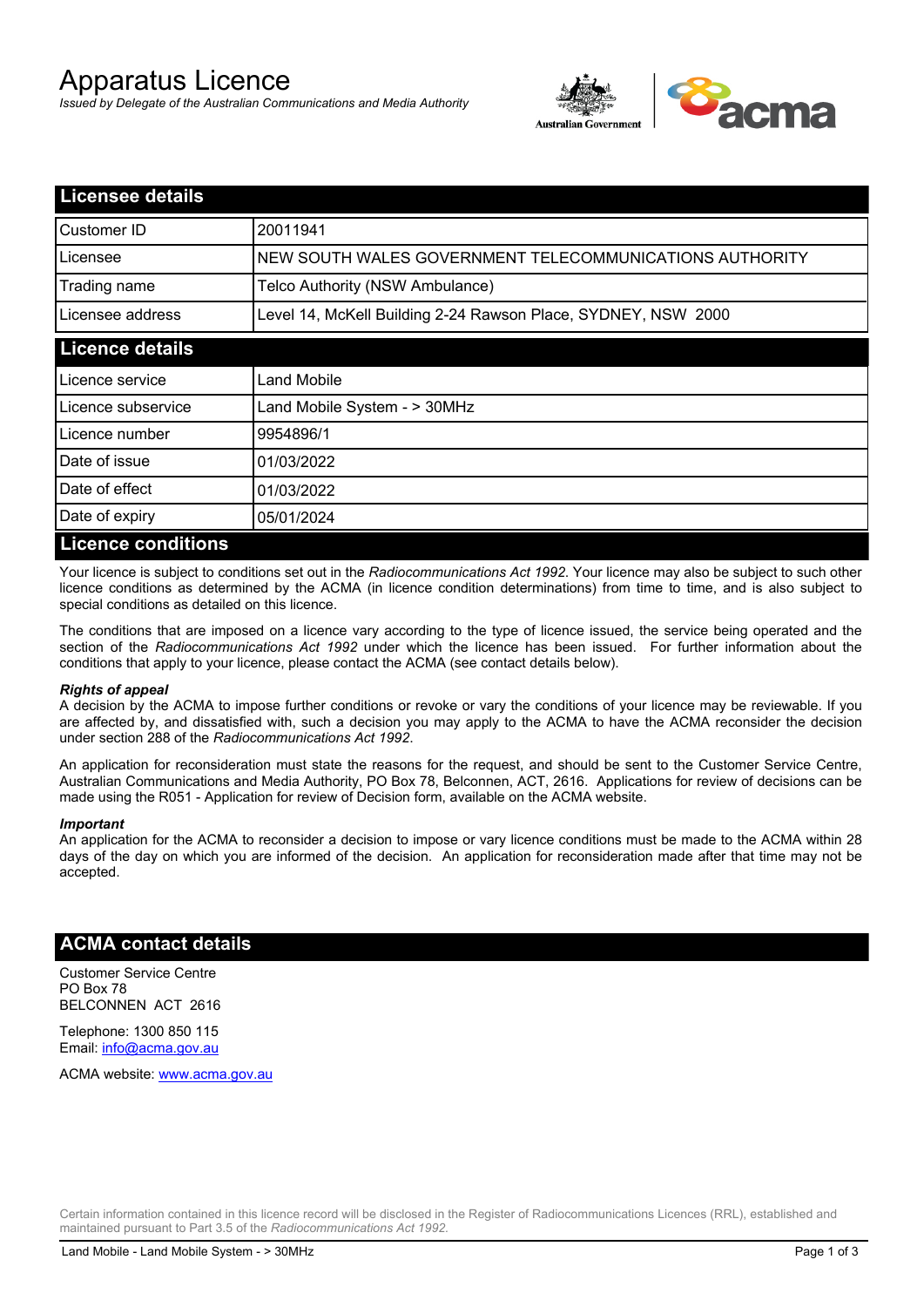# **Advisory Notes applying to licence no.: 9954896/1**

Conditions applicable to the operation of Land Mobile System station(s) authorised under this licence can be found in the Radiocommunications Licence Conditions (Apparatus Licence) Determination and the Radiocommunications Licence Conditions (Land Mobile Licence) Determination. Copies of these determinations are available from the ACMA and from the ACMA home page (www.acma.gov.au).